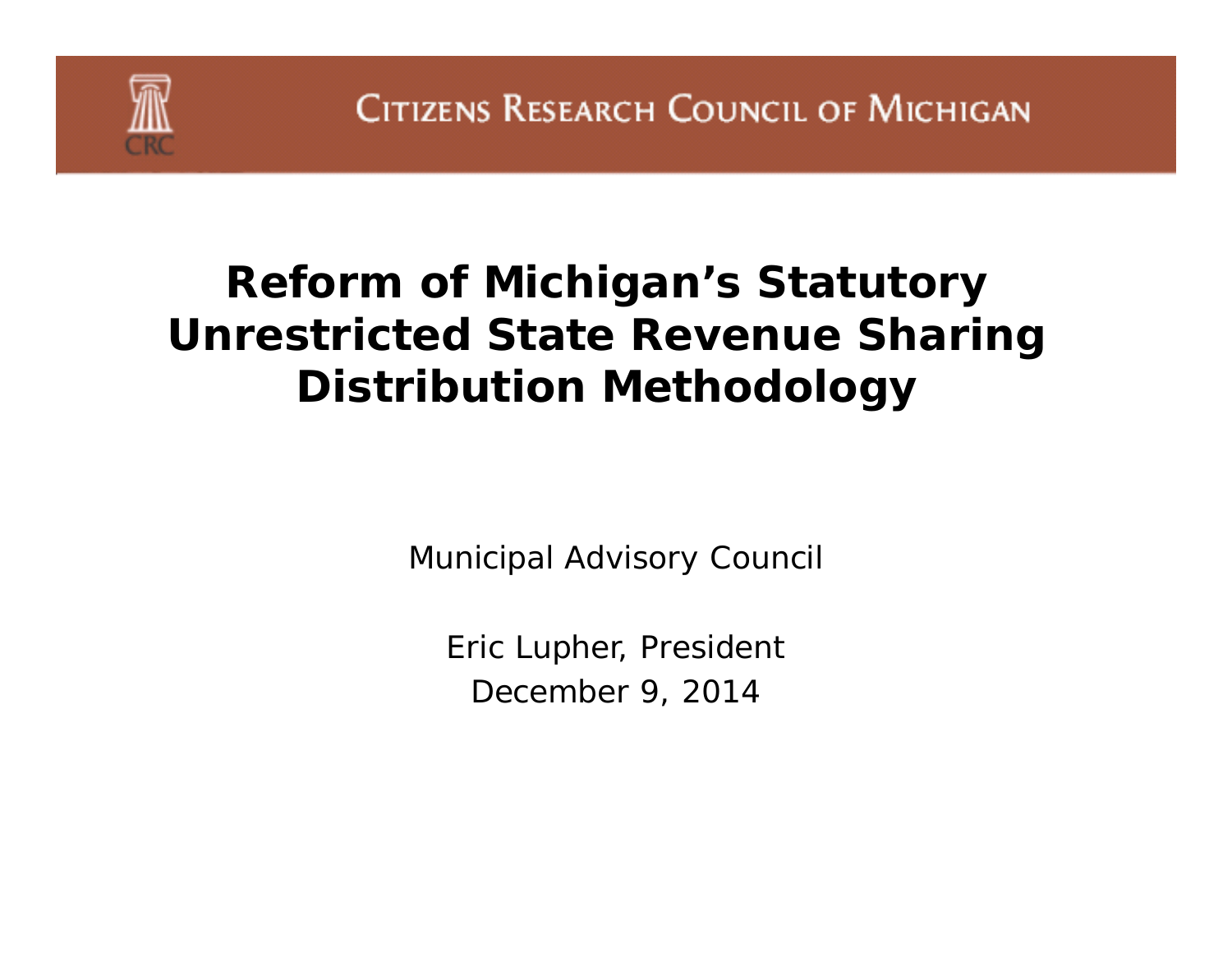

### **About The Citizens Research Council**

- Founded in 1916
- Statewide
- $\bullet$ Non-partisan
- Private not-for-profit
- • Promotes sound policy for state and local governments through factual research
- $\bullet$  Relies on charitable contributions of Michigan foundations, businesses, and individuals
- *www.crcmich.org*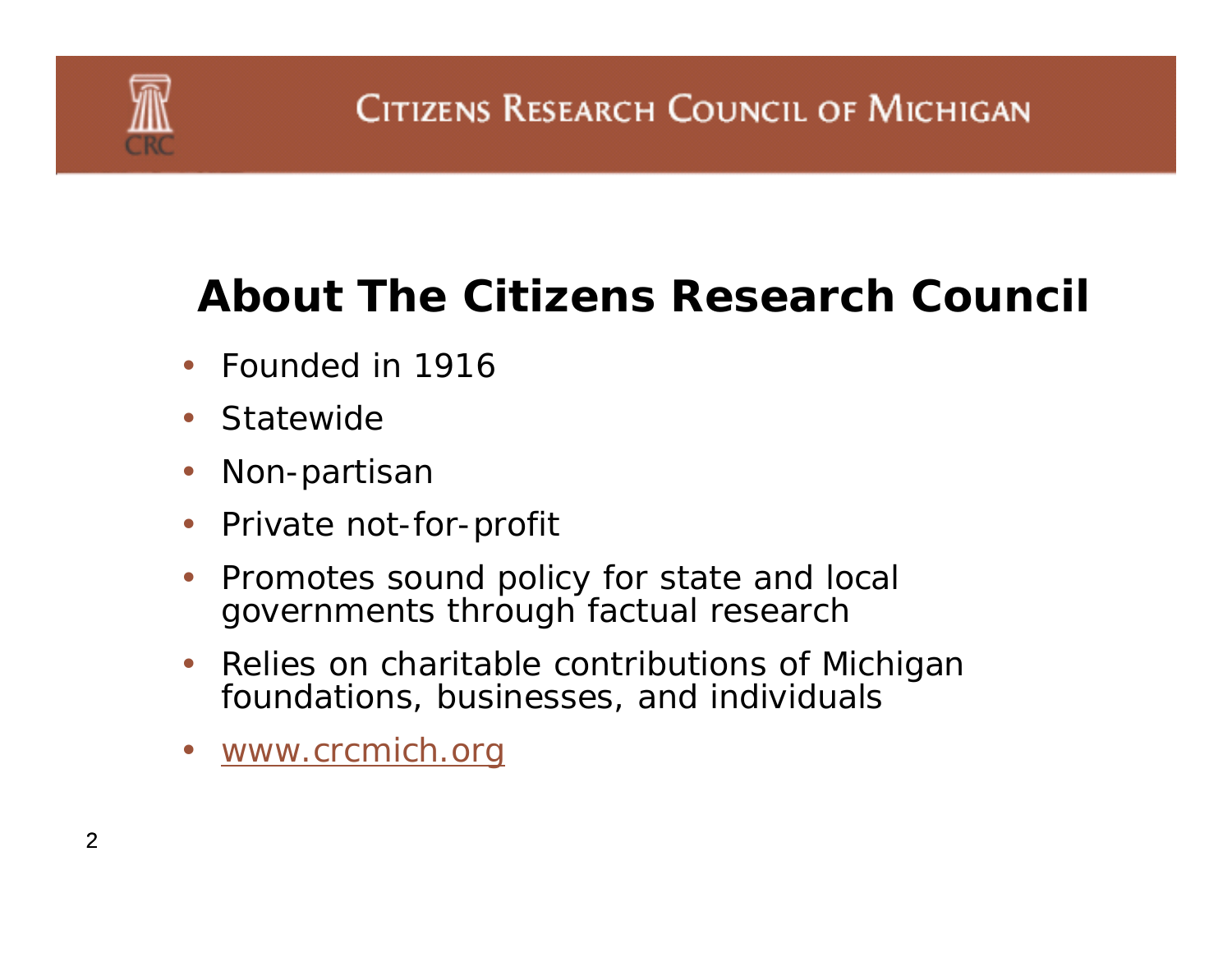# **Why Unrestricted State Revenue Sharing Needs Reform**

- $\bullet$  Revenue sharing composed of two components:
	- •Constitutional SRS – per capita distribution
	- •Statutory SRS – historically needs based
- $\bullet$ Statutory SRS reforms of 1998 never fully phased in
- $\bullet$ 11 years of cuts left program grossly underfunded
- $\bullet$  Little rhyme or reason to which governments funded and at what levels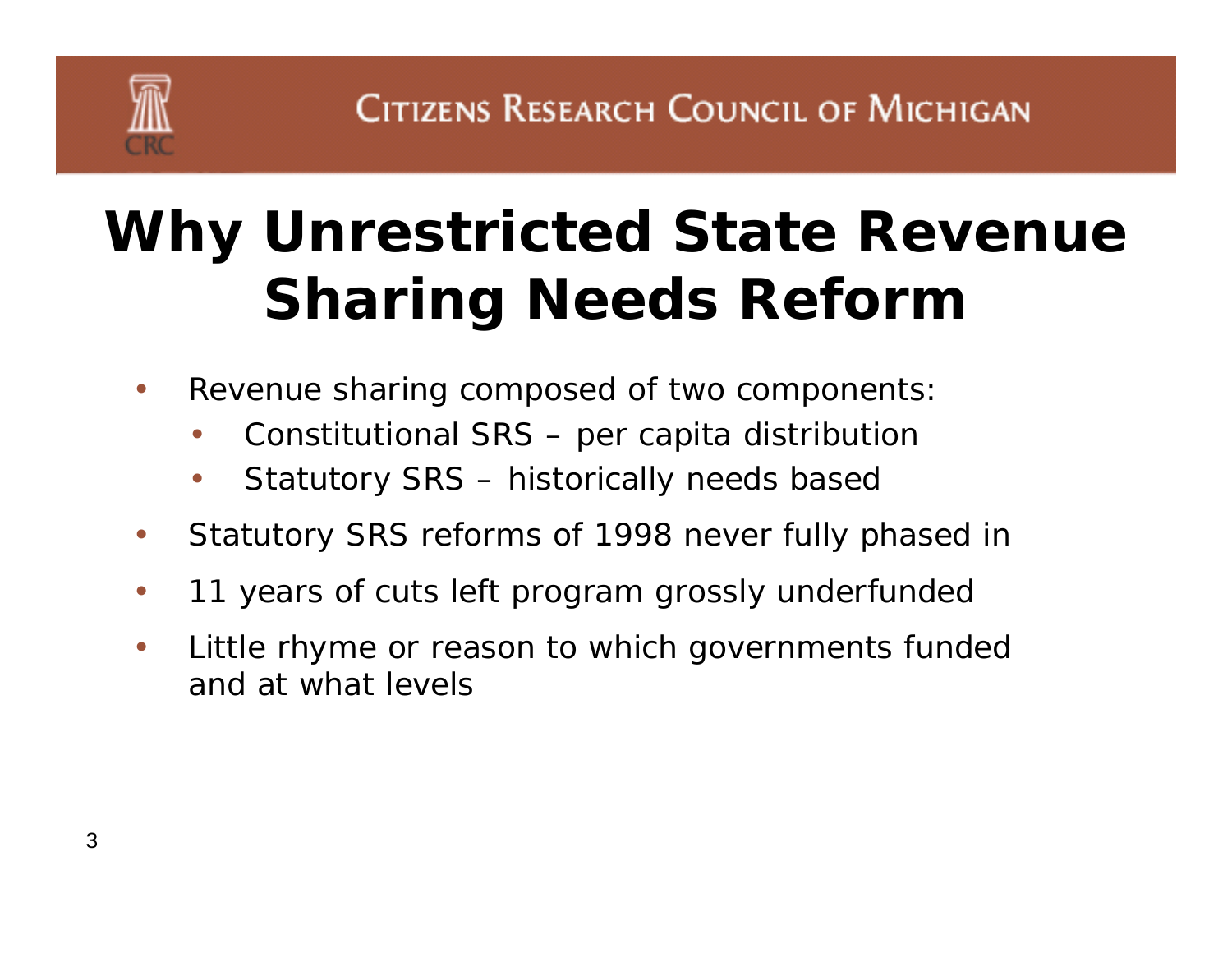

### **Statutory Revenue Sharing, Actual and Statutory Reduction**



4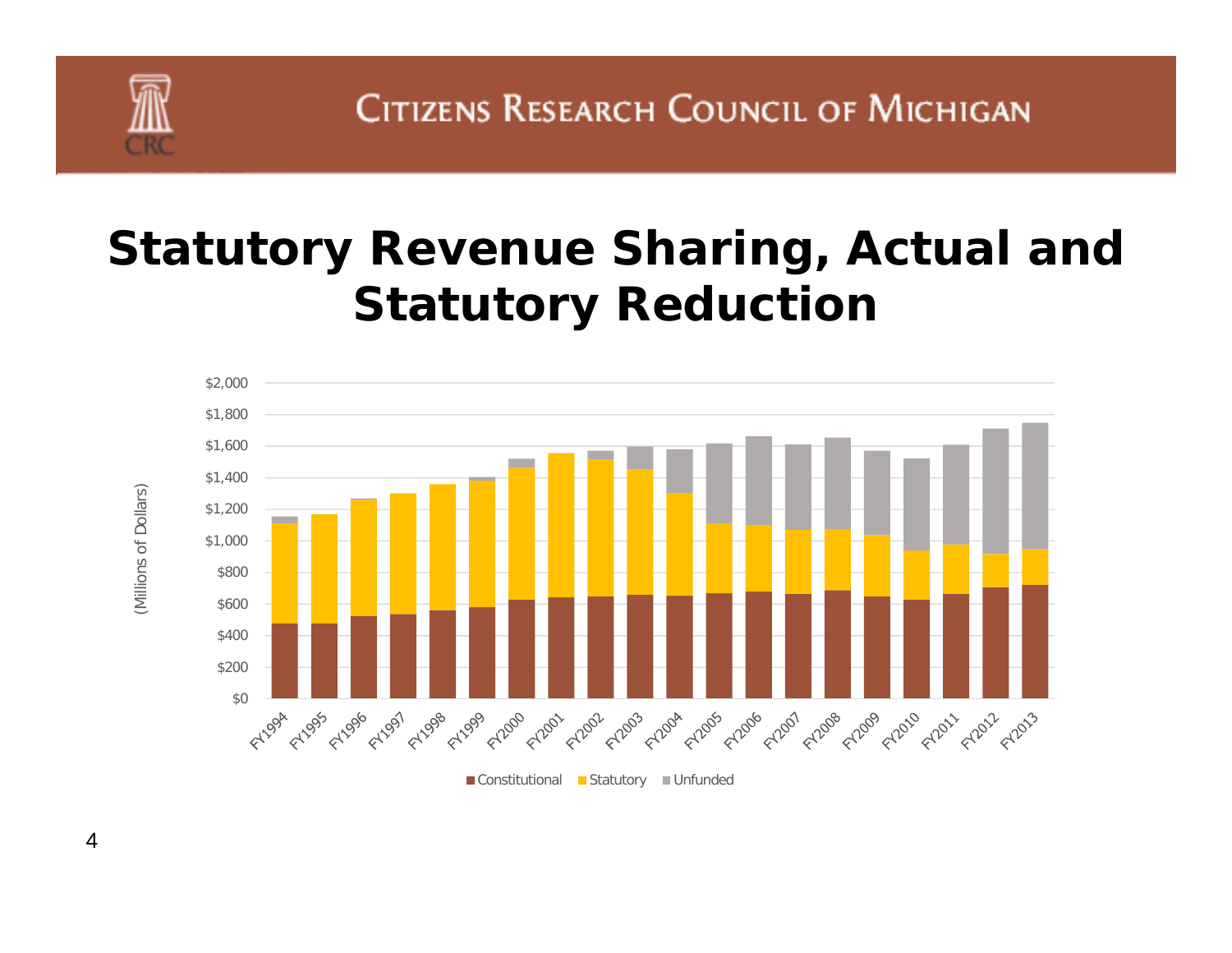

# **What is Local Government for?**

#### • **Federal Government**

• Public defense, currency, etc.

#### • **State Government**

• System of education (K-12 & higher ed), criminal justice, health and welfare

#### • **Local Government**

- To manage the interaction between people
- Public safety, parks and recreation, refuse collection, water and sewer, etc.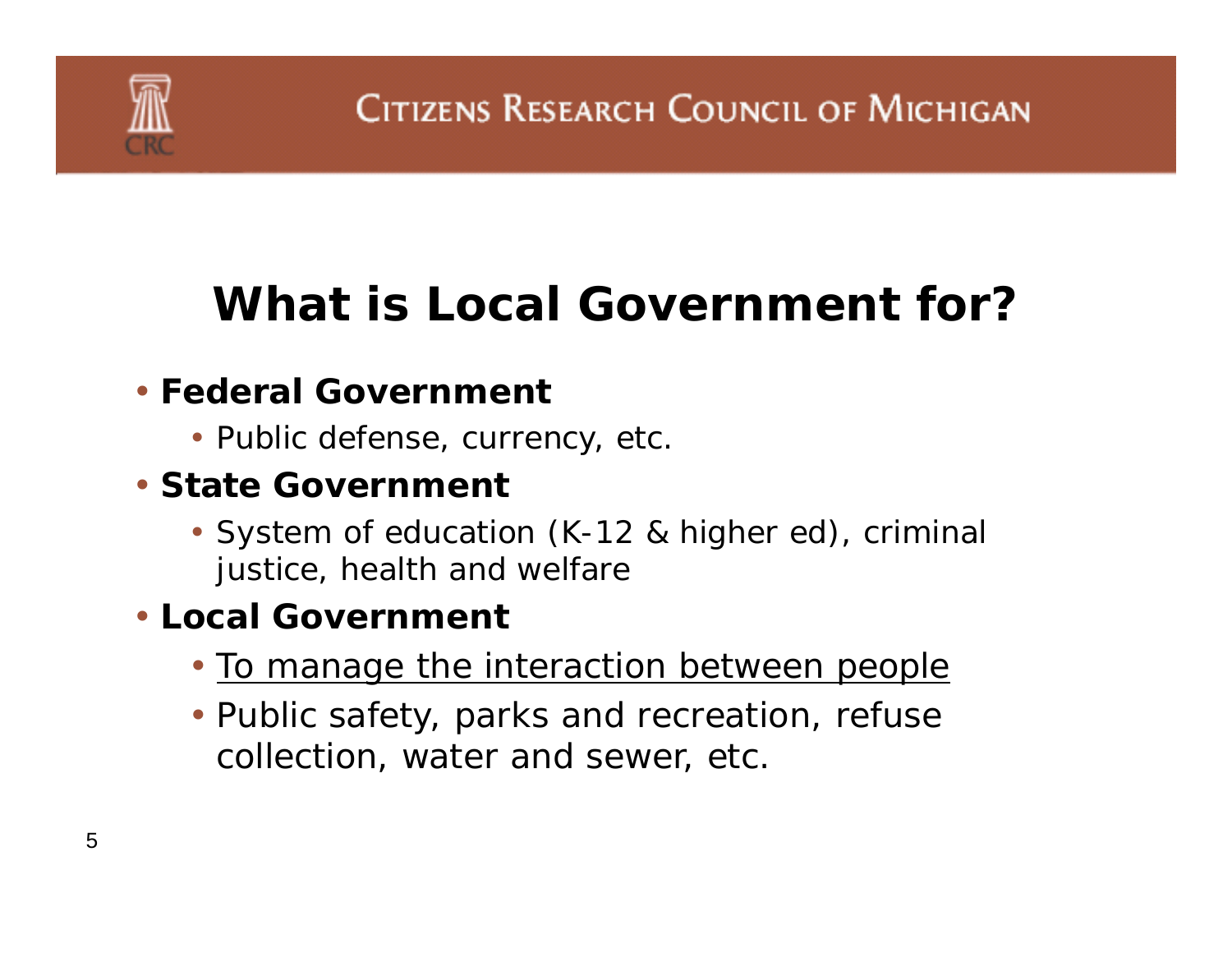

# **What is state's interest in functioning local government?**

- Only mandates of townships and cities
	- Property assessing
	- Tax collection
	- Elections
- The state's real interest lies in health and safety of residents and visitors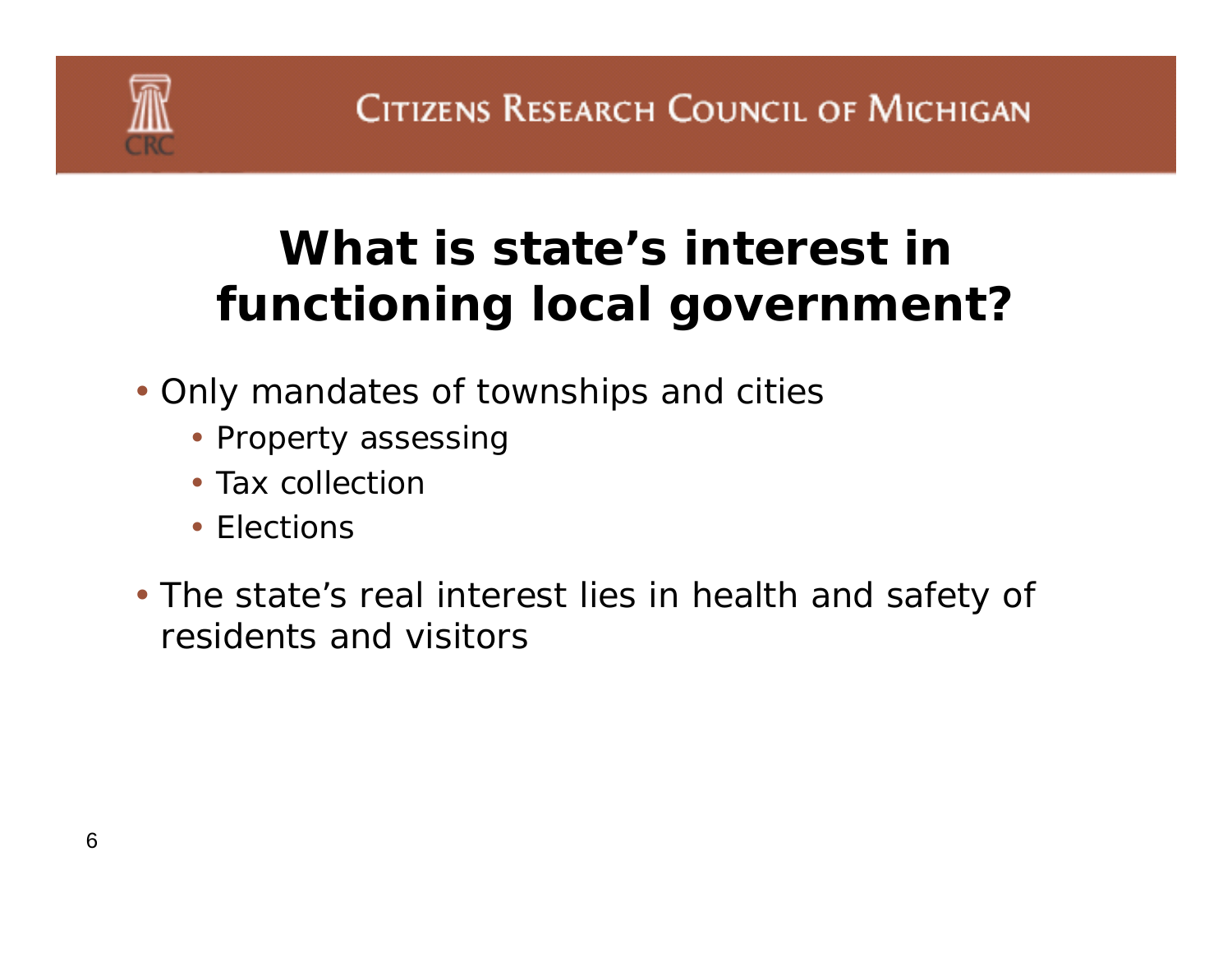

### **The State's Interest**

- 1. Improving the overall state and local tax structure
- 2. Promoting economic development
- 3. Maintaining acceptable levels of government service from community to community
- $\bullet$ • Distribution method should be related to need
- $\bullet$ 70 years of history have created a dependence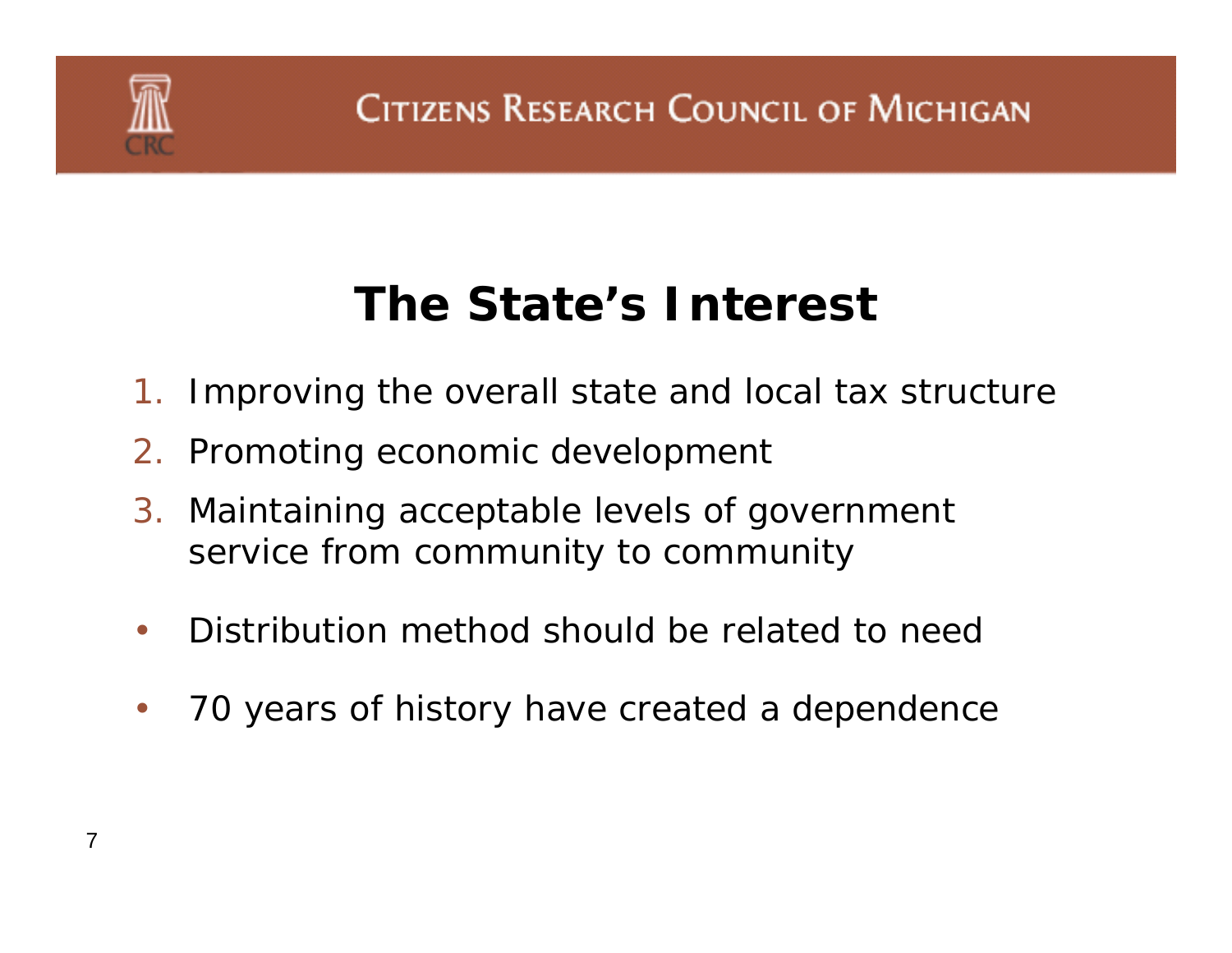

# **What's the Downside?**

- Violation of significant principles of good government
	- Connection between the tax levy and the delivery of services
	- State policymakers should have latitude to appropriate funding to highest needs
- 1. Increased dependence
- 2. Lack of accountability
- 3. Loss of local control
- 4. Inefficiencies subsidized by state resources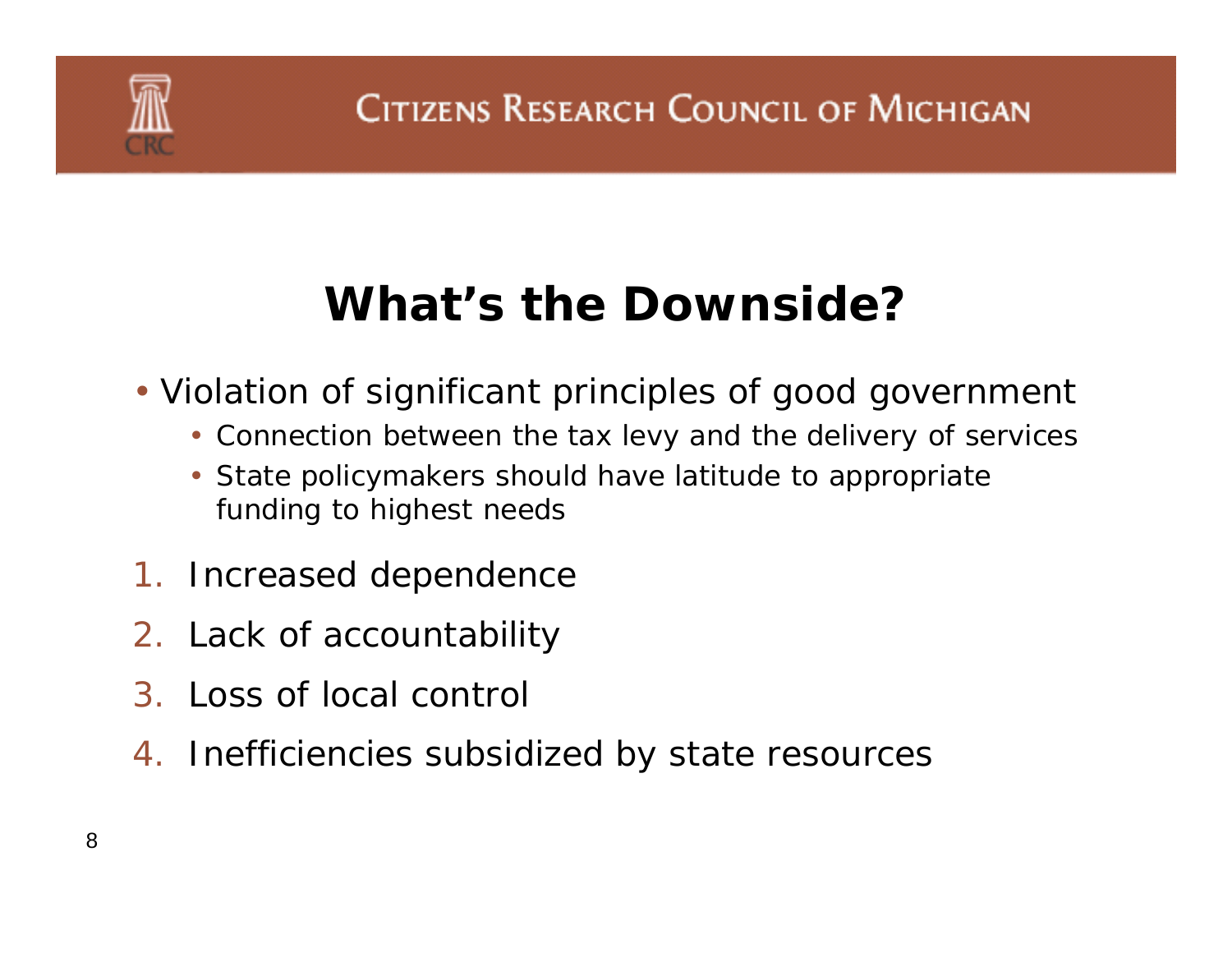

# **What principles guide local governments' interest?**

- Revenue Adequacy
- Stability and Predictability
- Equity
- Accountability
- Intergovernmental Cooperation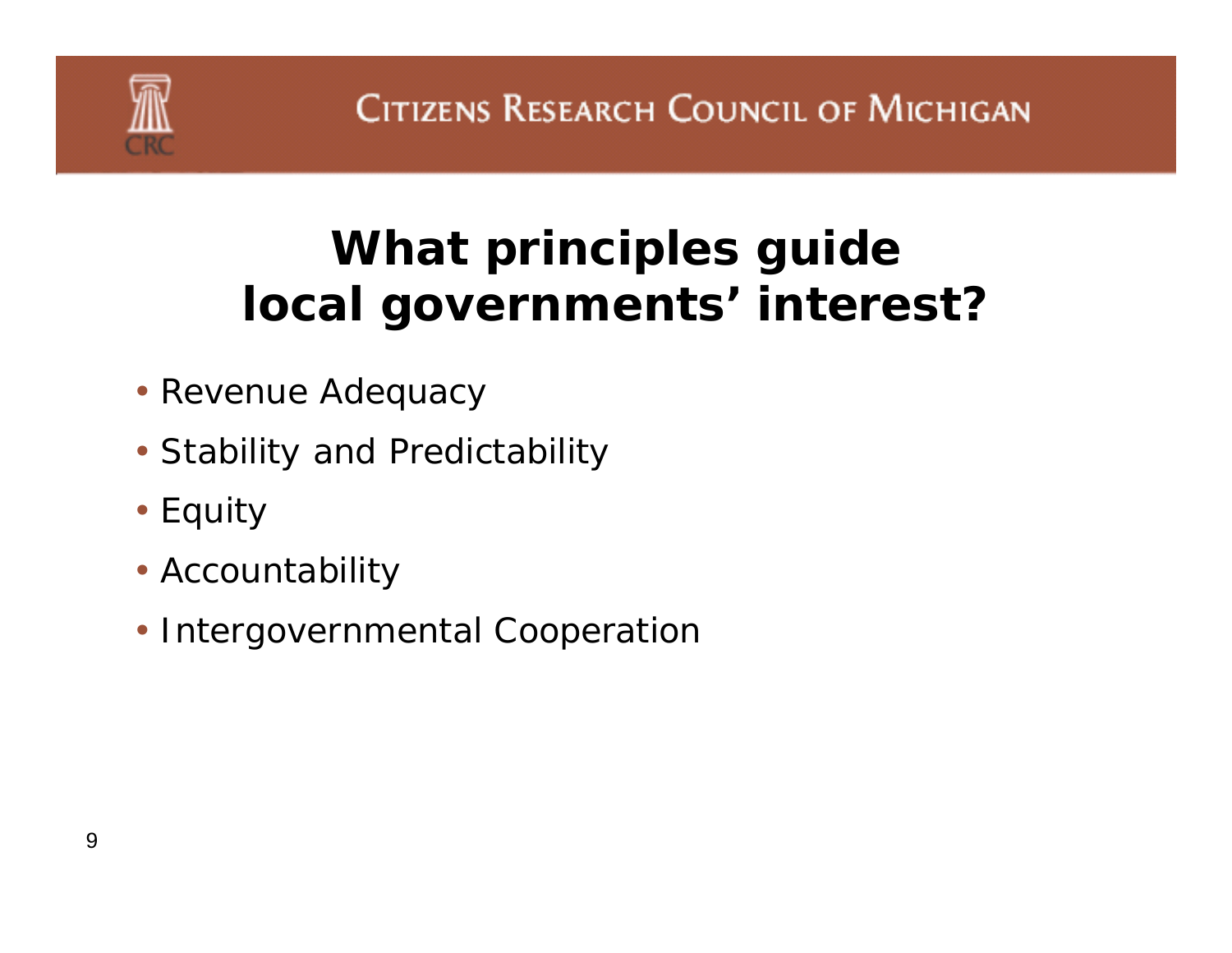# **Options Help to Provide Sufficient Revenues**

- Measure fiscal capacity as **ability to raise revenues** 
	- Taxable value per capita
	- Tax yield equalizatior
	- Funding for communities with tax exempt properties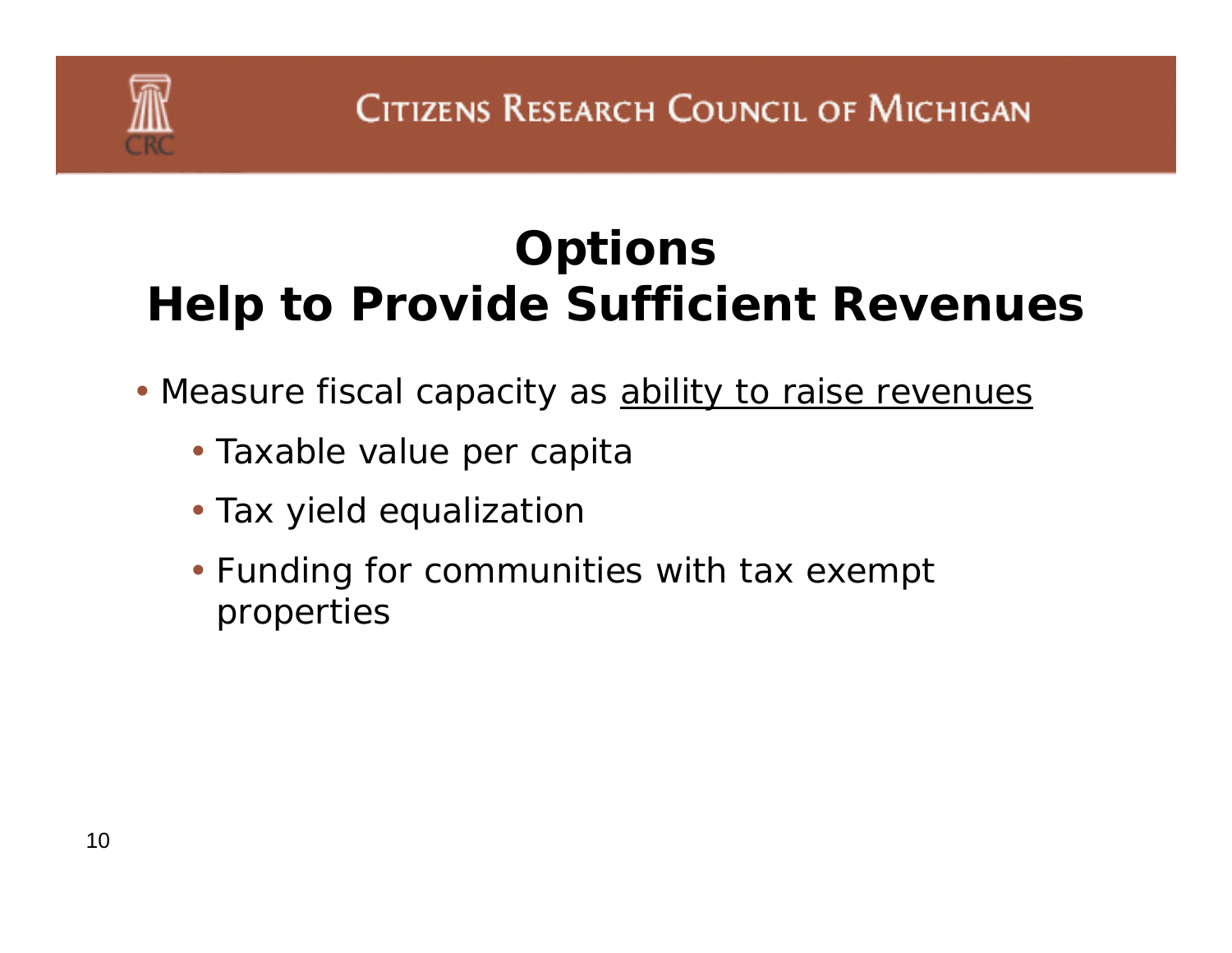| Local                        |                |            | <b>Taxable Value</b> |
|------------------------------|----------------|------------|----------------------|
| Government                   | County         | Population | Per Capita           |
| <b>Kinross Township</b>      | Chippewa       | 7,728      | \$5,693              |
| <b>Baraga Village</b>        | Baraga         | 2,027      | \$6,431              |
| <b>Cooper City Village</b>   | Houghton       | 284        | \$6,460              |
| <b>North Adams Village</b>   | Hillsdale      | 1,030      | \$6,501              |
| <b>City of St. Louis</b>     | Gratiot        | 7,430      | \$6,524              |
| <b>Sodus Township</b>        | <b>Berrien</b> | 9,972      | \$6,605              |
| <b>Waldron Village</b>       | Hillsdale      | 532        | \$8,564              |
| <b>City of Hamtramck</b>     | Wayne          | 22,101     | \$8,828              |
| <b>Bloomer Township</b>      | Montcalm       | 3,915      | \$9,370              |
| <b>City of Flint</b>         | Genesee        | 100,515    | \$9,374              |
| <b>Sherwood Village</b>      | <b>Branch</b>  | 309        | \$9,532              |
| <b>Montgomery Village</b>    | Hillsdale      | 340        | \$9,638              |
| <b>City of Ionia</b>         | Ionia          | 11,422     | \$9,795              |
| <b>City of Olivet</b>        | Eaton          | 1,609      | \$9,946              |
| <b>Applegate Village</b>     | Sanilac        | 244        | \$10,082             |
| <b>Mount Morris</b>          | Genesee        | 3,029      | \$10,173             |
| <b>Ahmeek Village</b>        | Keweenaw       | 150        | \$10,173             |
| <b>Burr Oak Village</b>      | St. Joseph     | 822        | \$10,176             |
| <b>Pierson Village</b>       | Montcalm       | 172        | \$10,284             |
| <b>Columbiaville Village</b> | Lapeer         | 1,049      | \$10,380             |
| <b>Mecosta Village</b>       | Mecosta        | 460        | \$10,499             |
| <b>Concord Village</b>       | Jackson        | 2,057      | \$10,586             |
| <b>Powers Village</b>        | Menominee      | 420        | \$10,603             |
| <b>City of Saginaw</b>       | Saginaw        | 50,790     | \$10,672             |
| <b>Perrinton Village</b>     | Gratiot        | 401        | \$10,952             |
| <b>State Average</b>         |                | 5,723      | \$31,871             |
| <b>State Median</b>          |                | 1,880      | \$30,958             |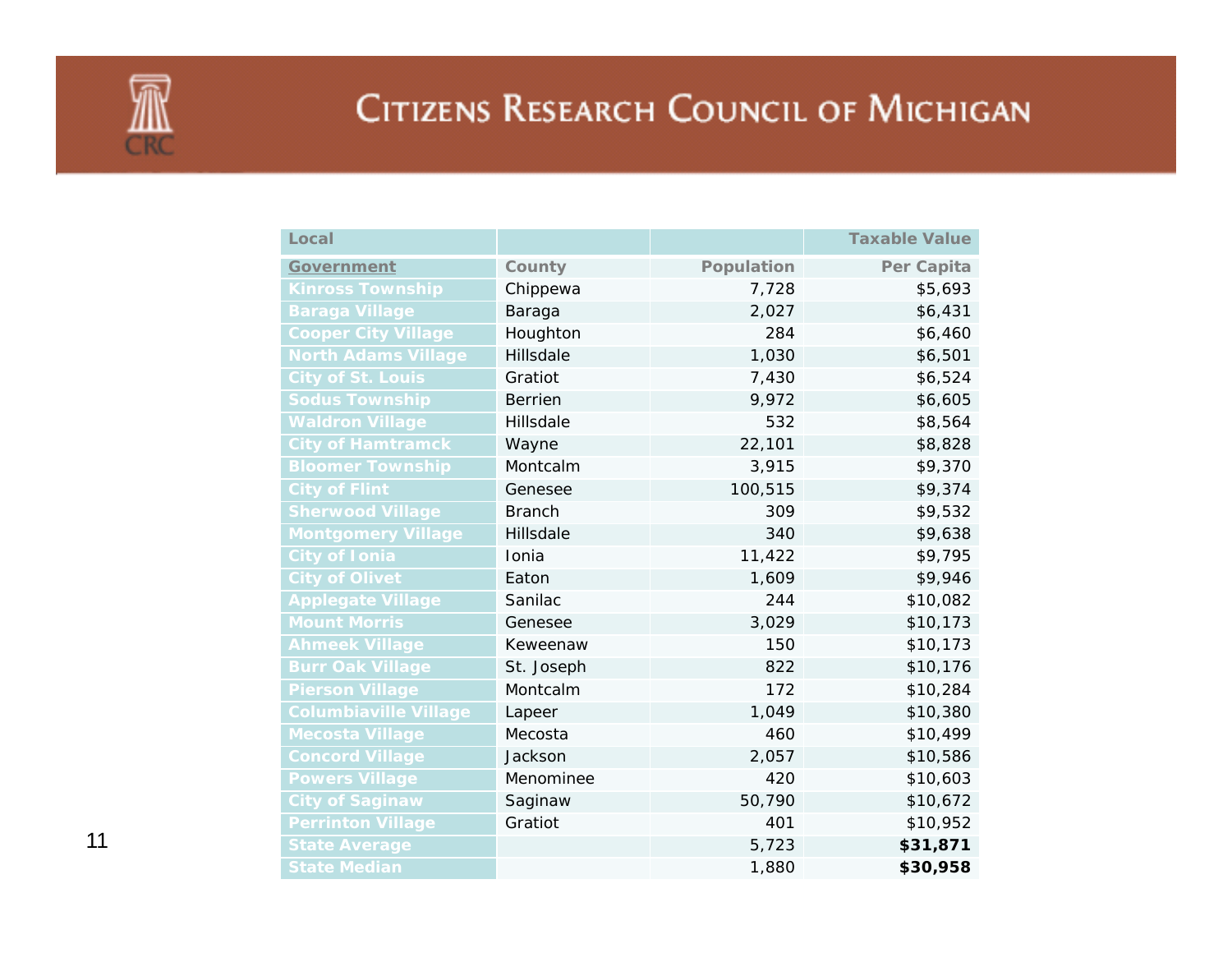# **Options Help Meet Demand for Services**

- Measure fiscal capacity as **demand for services** 
	- Nighttime populations
	- Daytime populations
	- Population density
	- Building counts and Building density
	- Unit type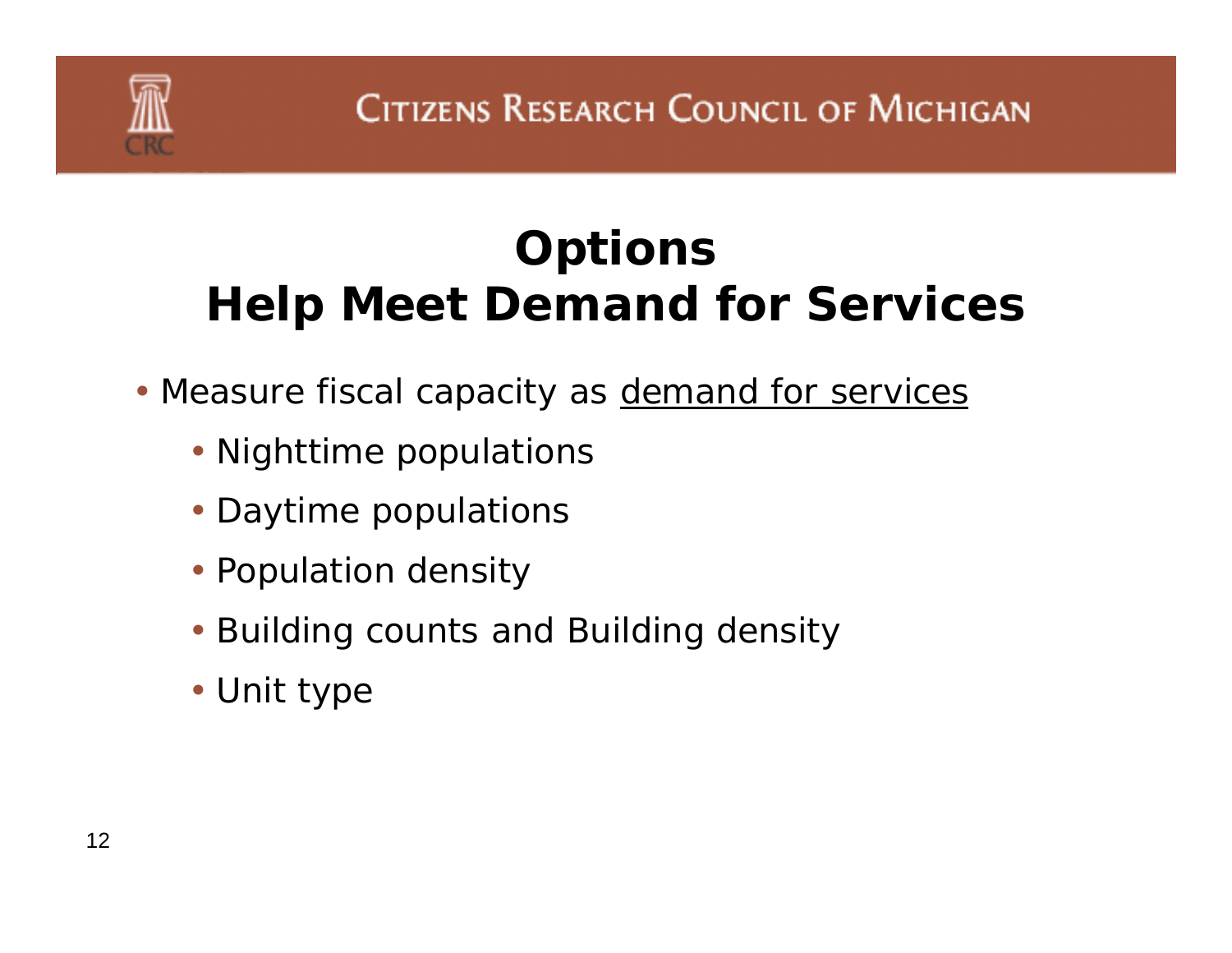

### **50% of Population is in 5 counties**

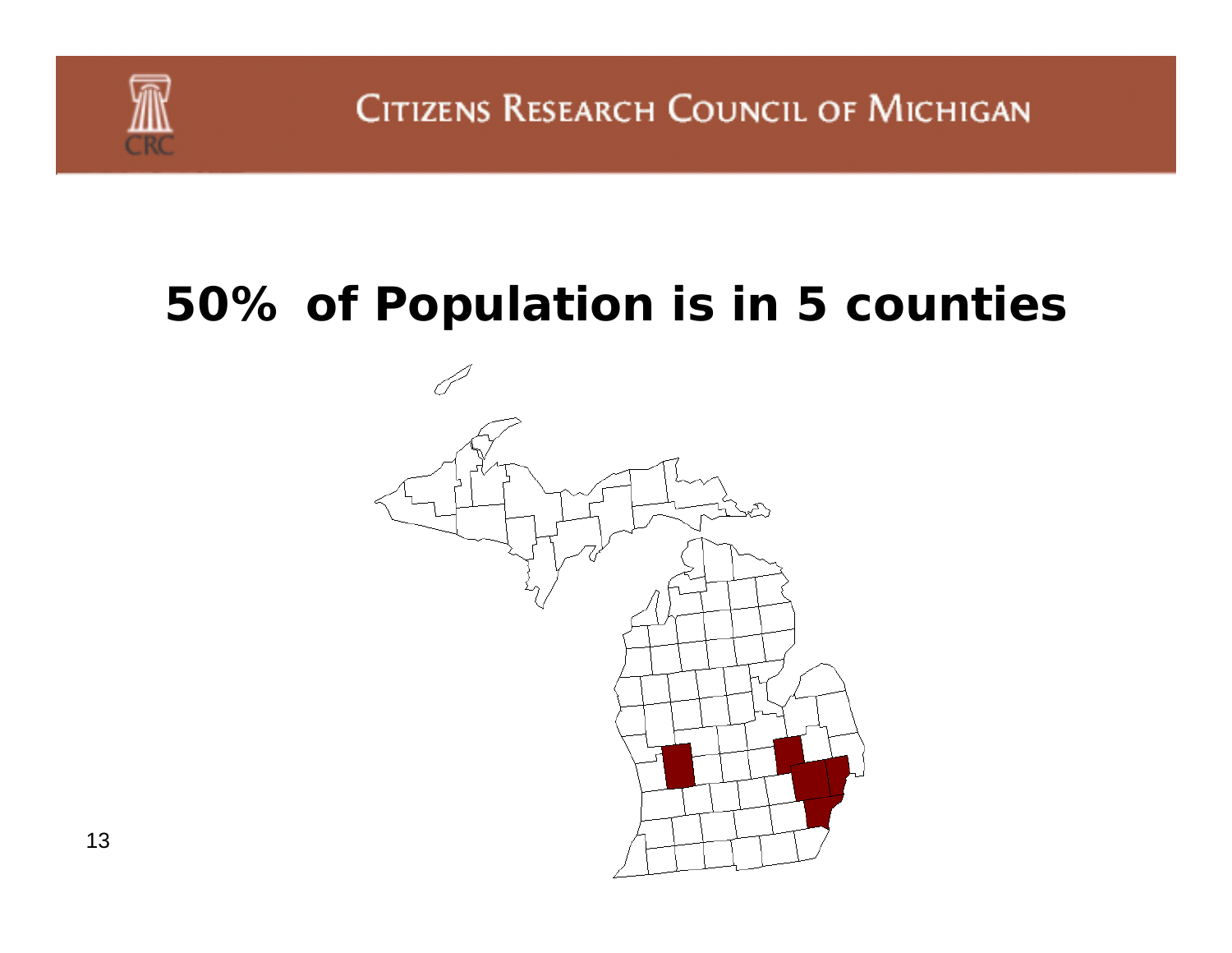### **75% of Population is in 19**

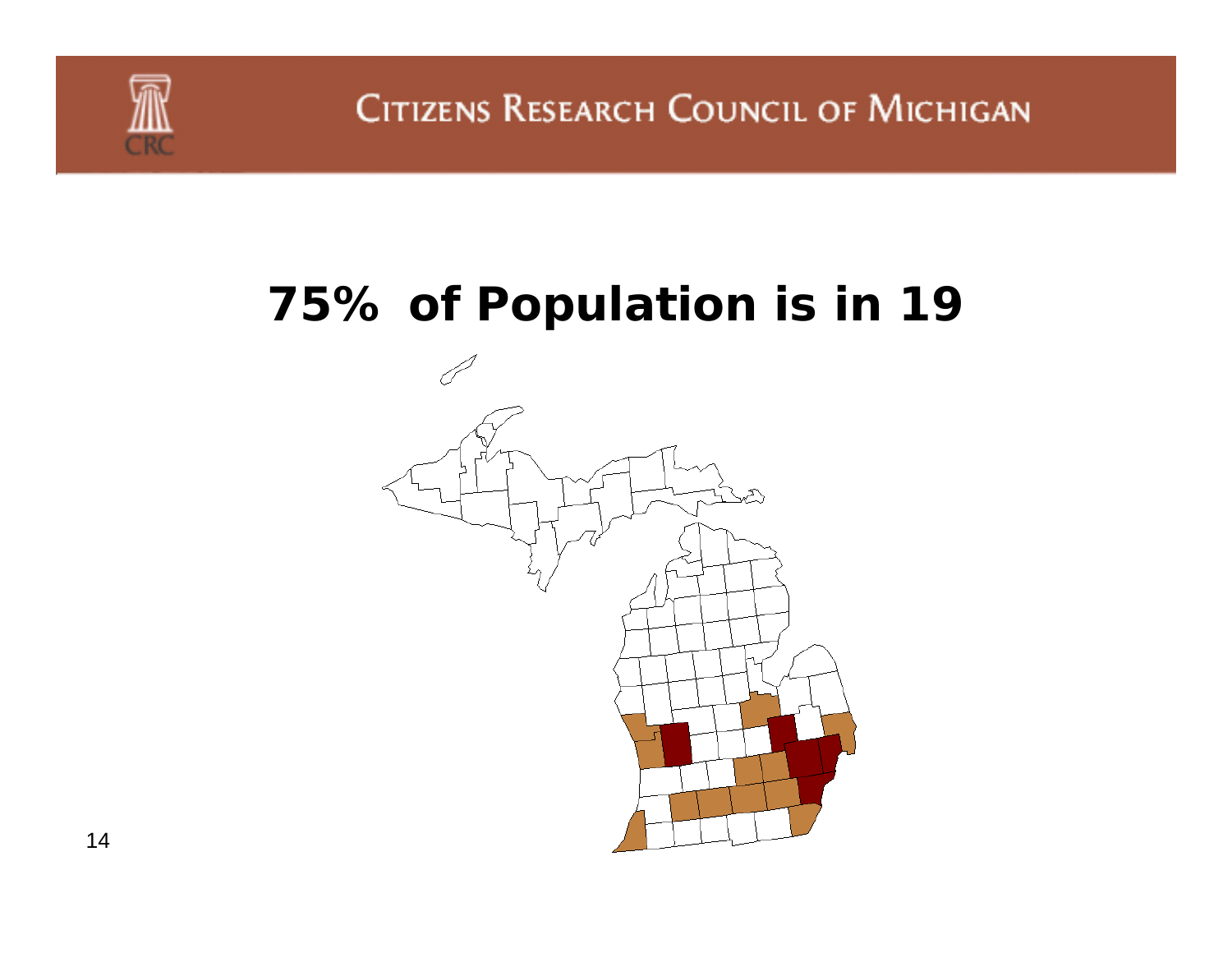

| <b>Local Government</b> | <u>County</u> | <b>Population</b> |
|-------------------------|---------------|-------------------|
|                         |               | <b>Density</b>    |
|                         |               |                   |
| <b>Hamtramck</b>        | Wayne         | 10,751.0          |
| <b>Lincoln Park</b>     | Wayne         | 6,478.3           |
| <b>Eastpointe</b>       | Macomb        | 6,307.4           |
| <b>Keego Harbor</b>     | Oakland       | 5,890.8           |
| <b>Hazel Park</b>       | Oakland       | 5,828.5           |
| <b>Berkley</b>          | Oakland       | 5,724.9           |
| <b>Oak Park</b>         | Oakland       | 5,677.2           |
| <b>Harper Woods</b>     | Wayne         | 5,455.1           |
| <b>Clawson</b>          | Oakland       | 5,376.7           |
| <b>Grosse Pte Park</b>  | Wayne         | 5,327.5           |
| <b>Detroit</b>          | Wayne         | 5,144.3           |
| <b>St. Clair Shores</b> | Macomb        | 5,139.5           |
| <b>Ferndale</b>         | Oakland       | 5,129.6           |
| <b>Grosse Pointe</b>    | Wayne         | 5,118.1           |
| <b>Grosse Pte Woods</b> | Wayne         | 4,965.6           |
| <b>Dearborn Heights</b> | Wayne         | 4,919.9           |
| Wyandotte               | Wayne         | 4,908.1           |
| <b>Royal Oak</b>        | Oakland       | 4,856.8           |
| <b>Roseville</b>        | Macomb        | 4,813.9           |
| <b>Center Line</b>      | Macomb        | 4,743.2           |
| <b>Garden City</b>      | Wayne         | 4,718.1           |
| Ypsilanti               | Washtenaw     | 4,489.0           |
| <b>Pleasant Ridge</b>   | Oakland       | 4,440.9           |
| <b>Southgate</b>        | Wayne         | 4,389.0           |
| Royal Oak Twp.          | Oakland       | 4,376.5           |
| <b>State Average</b>    |               | 550.1             |
| <b>State Median</b>     |               | 99.7              |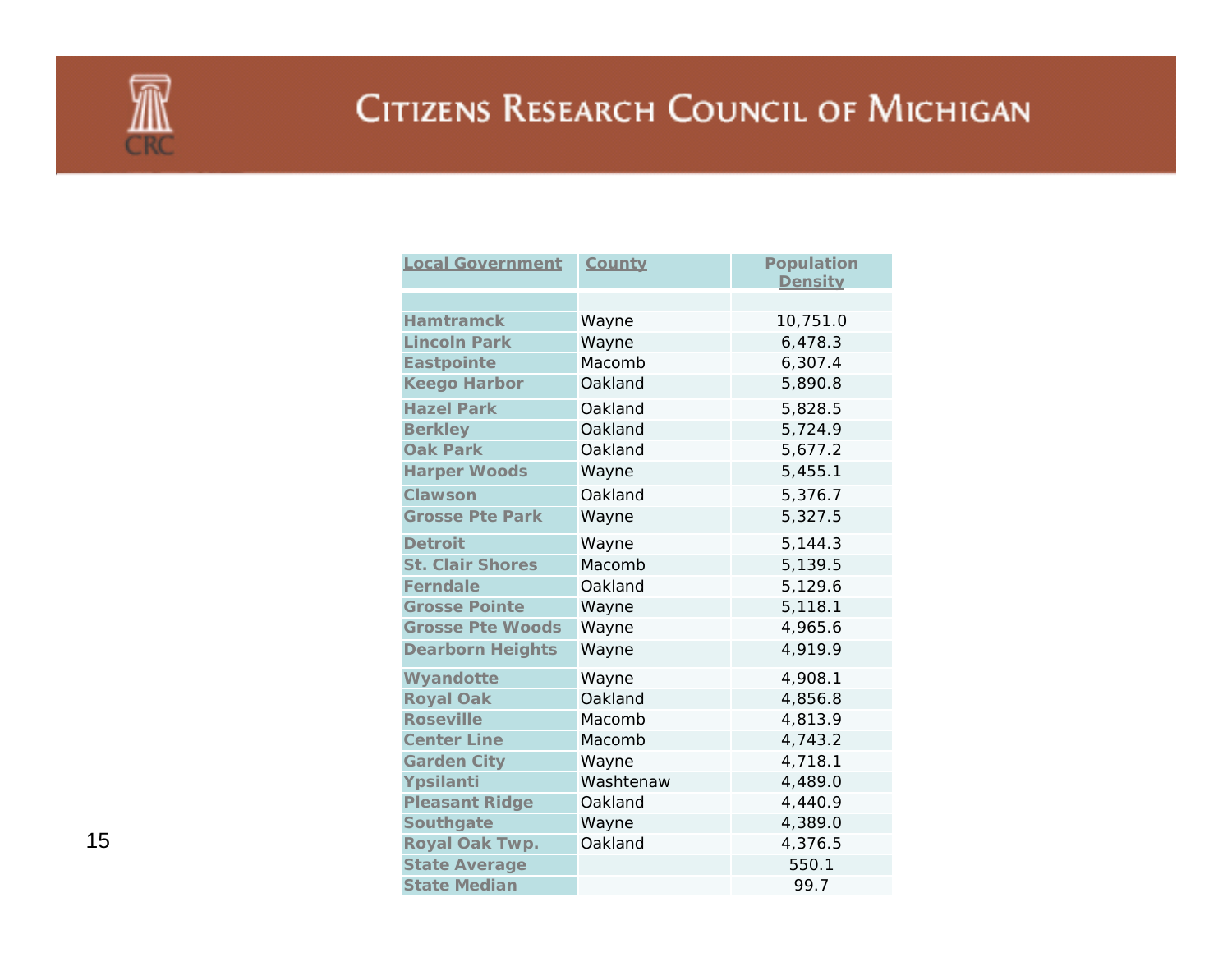### **Options – Fund Places**

#### • **Fund Places**

- Michigan's:
	- Core cities
	- Commerce centers
	- Homes to manufacturing
	- -Homes to hospitals
	- Tourist destinations
- require intensity of government service delivery
- contribute significantly to the state economy
- are important to outsiders' perceptions of the state
- 16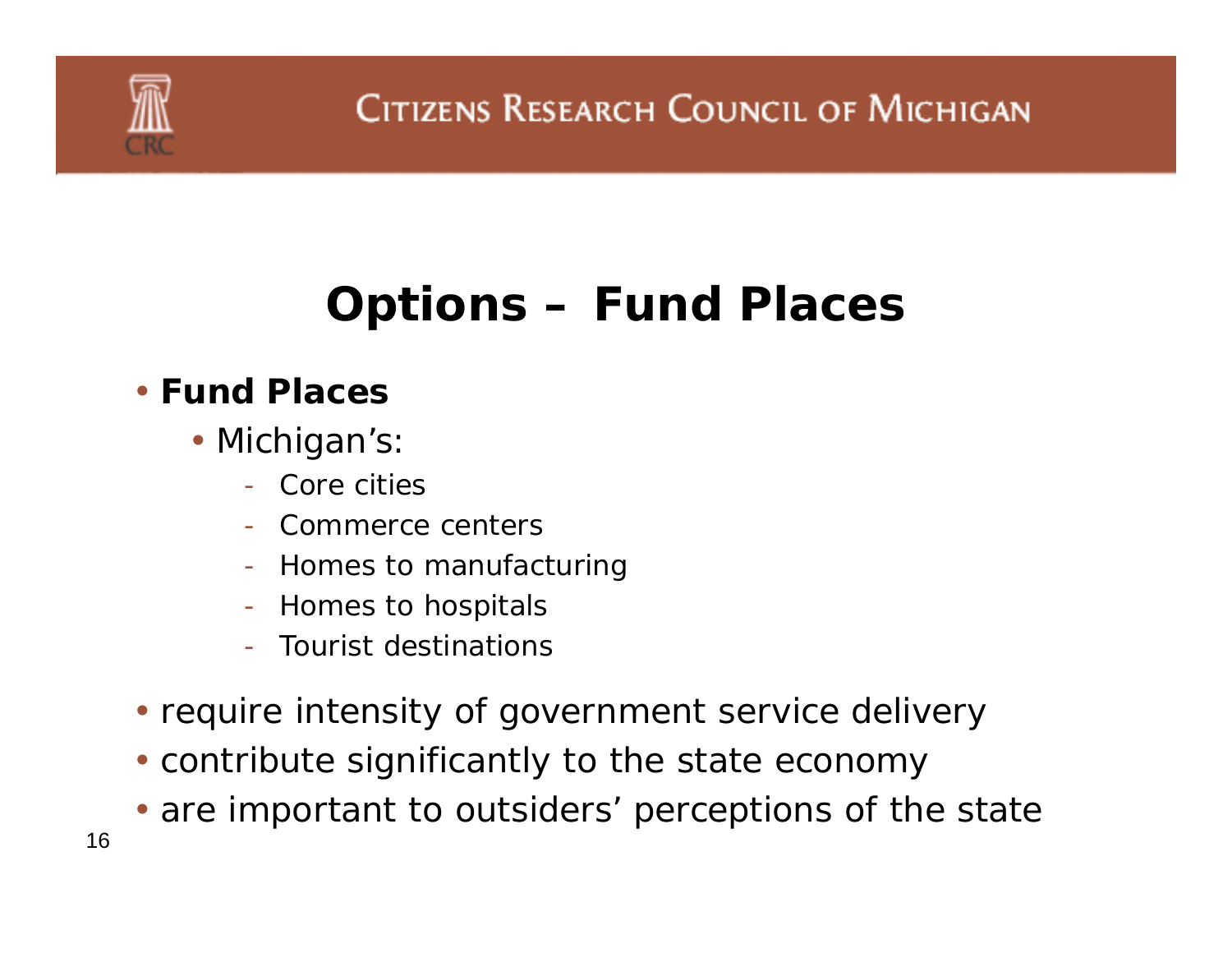# **Options Transition to Restricted Revenue Sharing**

#### • **Directly Fund Services**

- New program that would parallel: school funding, community college funding, highway funding, court funding, etc.
- State would directly fund Public Safety
	- Measures based on crime data, fire and emergency response calls, emergency medical calls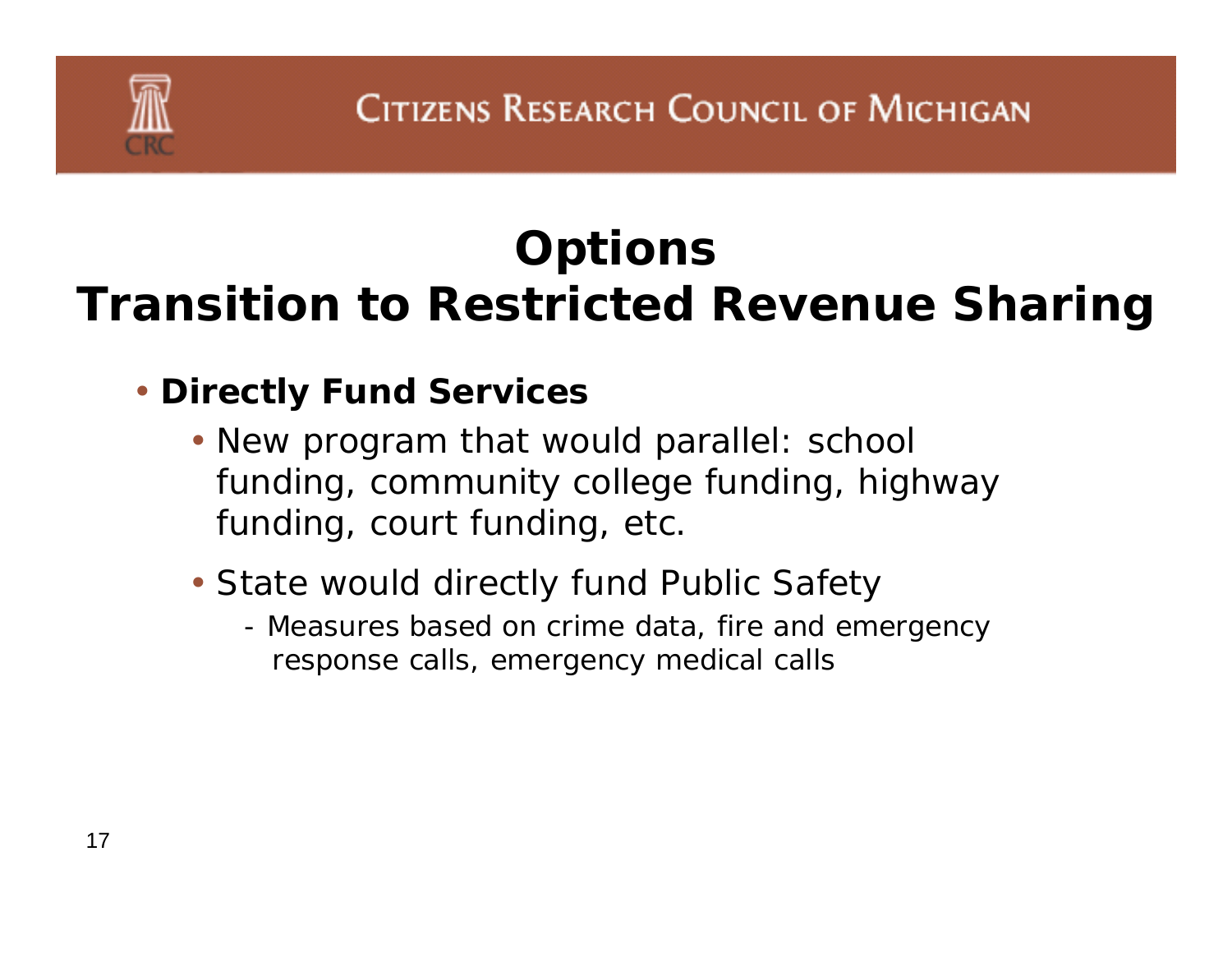

# **Next Steps**

- Not an item that will be dealt with in lame duck legislative session
- Paper to be released after new year
- Anticipate a workgroup with state and local government representation to work through details
- Aim to have new distribution method in time for next budget formulation